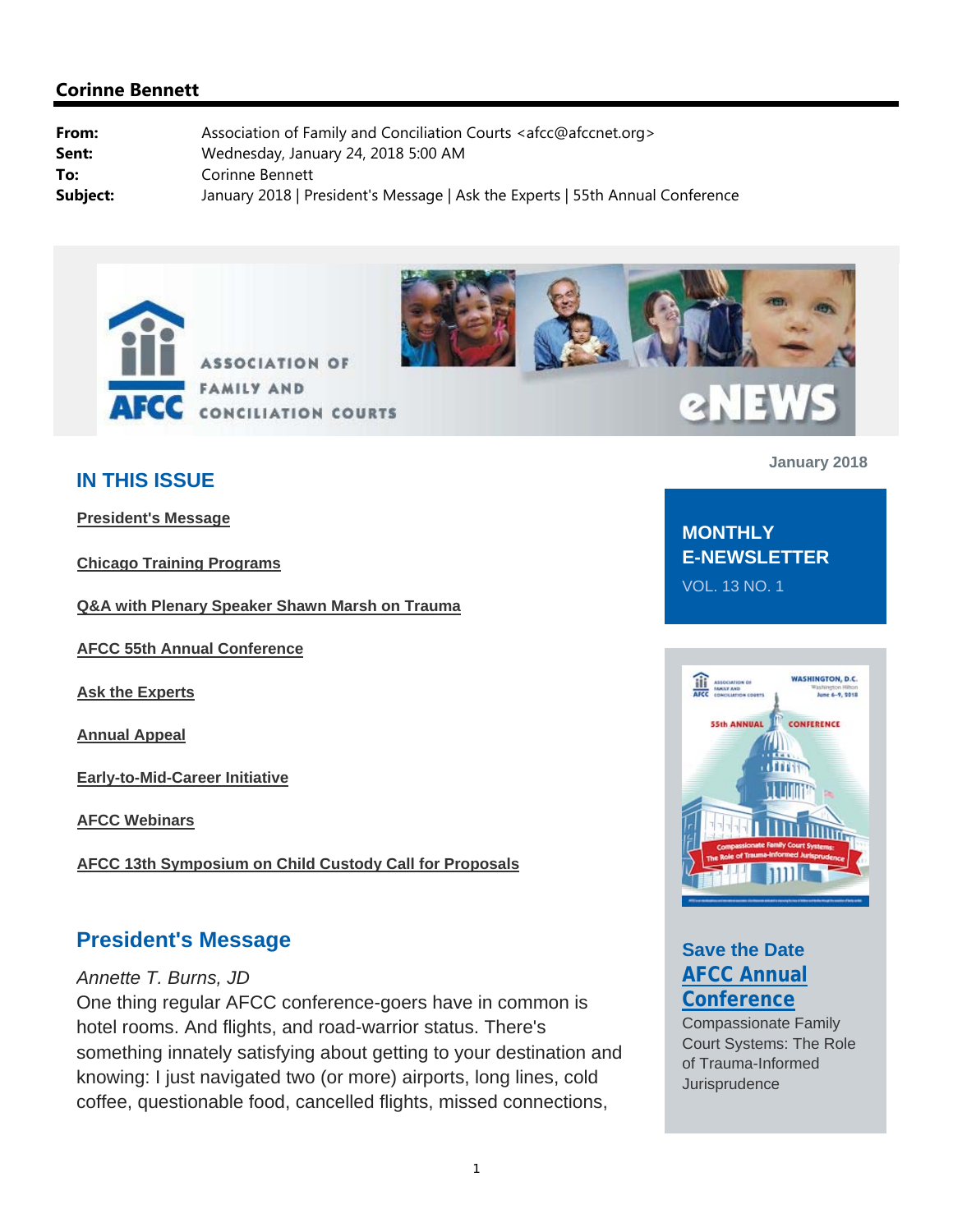uncomfortable seats, smelly cabs, drafty hallways, and sore feet, and once again, I survived.

#### Read more

## **Register Today for Chicago Training Programs**

Register now for AFCC's March training programs, in collaboration with Loyola University Chicago School of Law Civitas ChildLaw Center. Each program is eligible for up to 12 hours of continuing education. **View the brochure**

**Building a Successful Unbundled Family Law Practice**  Forrest "Woody" Mosten, JD March 5-6, 2018

**Parenting Coordination: Work in the Trenches with High Conflict Coparents**  Matthew J. Sullivan, PhD March 7-8, 2018

More Information

## **Untangling the Trauma from the Drama: Q & A with Dr. Shawn Marsh**

Dr. Shawn C. Marsh, Director of Judicial Studies and Associate Professor at the University of Nevada, Reno, will present a keynote address, "Towards a Trauma-Responsive System of Justice: Untangling Trauma from Drama", at the AFCC 55th Annual Conference, *Compassionate Family Court Systems: The Role of Trauma-Informed Jurisprudence* in Washington, D.C. June 8, 2018. He is also the first author of "Preparing for a Trauma Consultation in Your Juvenile and Family Court", produced by the National Council of Juvenile and Family Court Judges (NCJFCJ) and the Office of Juvenile Justice and Delinquency Prevention (OJJDP) and was gracious enough to allow us to catch up with him to ask a few questions.

Read more

## **AFCC 55th Annual Conference**

June 6-9, 2018 Washington Hilton Washington, DC

#### **AFCC Chapter Conferences**

**Arizona Chapter Annual Conference**  January 26-28, 2018 Hilton Sedona Resort Sedona, Arizona

#### **Louisiana Chapter**

**Annual Conference**  January 26-27, 2018 Paul Hebert Law Center Baton Rouge, Louisiana

**California Chapter Annual Conference** February 2-4, 2018 Park Central Hotel San Francisco, California

#### **Washington Chapter**

**Annual Conference** February 3, 2018 University of Washington Seattle Tower O Seattle, Washington

#### **Alberta Chapter Annual**

**Conference** March 15-16, 2018 Matrix Hotel Edmonton, Alberta

#### **Missouri Chapter**

**Annual Conference** March 15-16, 2018 Marriott St. Louis West St. Louis, Missouri

#### **Oregon Chapter Annual Conference**

April 13, 2018 River's Edge Hotel Portland, Oregon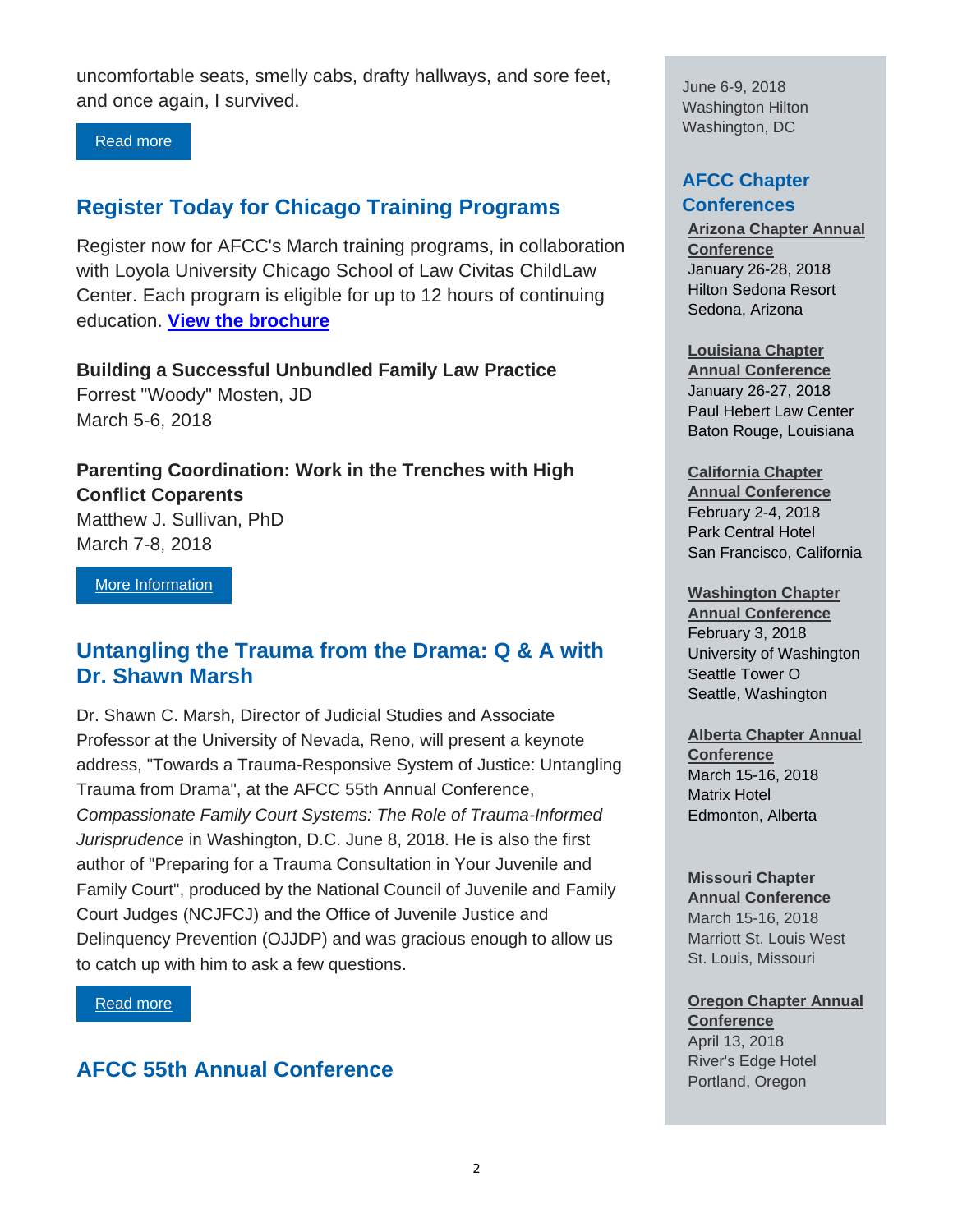*Compassionate Family Court Systems: The Role of Trauma-Informed Jurisprudence*  June 6-9, 2018, Washington Hilton Hotel

The AFCC 55th Annual Conference program brochure is now available online and **registration is open**! Start making your plans to attend.

Book your hotel room, check out the conference brochure, view the scholarship application and more!

Register today

Thank you to our Diamond and Platinum Sponsors. To see a complete list of sponsors, click here.





delaney mckinney<sup>ur</sup> For your Family, For your Future.

#### **Exhibit and Advertising Opportunities Available**

Exhibiting and advertising at the Annual Conference are great ways to share your products and services with an interdisciplinary community of dedicated family law professionals. Exhibit space is limited and beginning to fill up—ensure your space by committing today. For more information, click here or contact Corinne Bennett.

#### **Donate to the Silent Auction**

The annual AFCC Silent Auction is a longstanding AFCC tradition. All proceeds support AFCC special projects and initiatives. Donate an item and attend the auction to bid! You do not need to attend the conference to donate. Past auction items include tropical getaways, one-of-a-kind jewelry, sports memorabilia, the latest gadgets and electronics, books, and more. Donate an item.

## **Apply for a Conference Scholarship**

AFCC is offering more than 30 conference scholarships which include a pre-conference institute registration, a full conference registration, and a certificate of attendance. In addition, a limited number of \$500 and \$1,000 travel stipends are available to some applicants with high travel costs, international applicants, and those who demonstrate a financial need. The deadline to apply for

#### **Florida Chapter Annual Conference**

September 26-28, 2018 The Florida Hotel and Conference Center Orlando, Florida

**Wisconsin Chapter Annual Conference** September 28, 2018

## **AFCC March Training Programs**

Building a Successful Unbundled Family Law **Practice** March 5-6, 2018 Loyola University Chicago Philip H. Corboy Law **Center** Chicago, Illinois

Parenting Coordination: Work in the Trenches with High Conflict Co-parents March 7-8, 2018 Loyola University Chicago Philip H. Corboy Law **Center** Chicago, Illinois

**EDITOR:** Leslye Hunter

**ASSOCIATE EDITOR:** Corinne Bennett

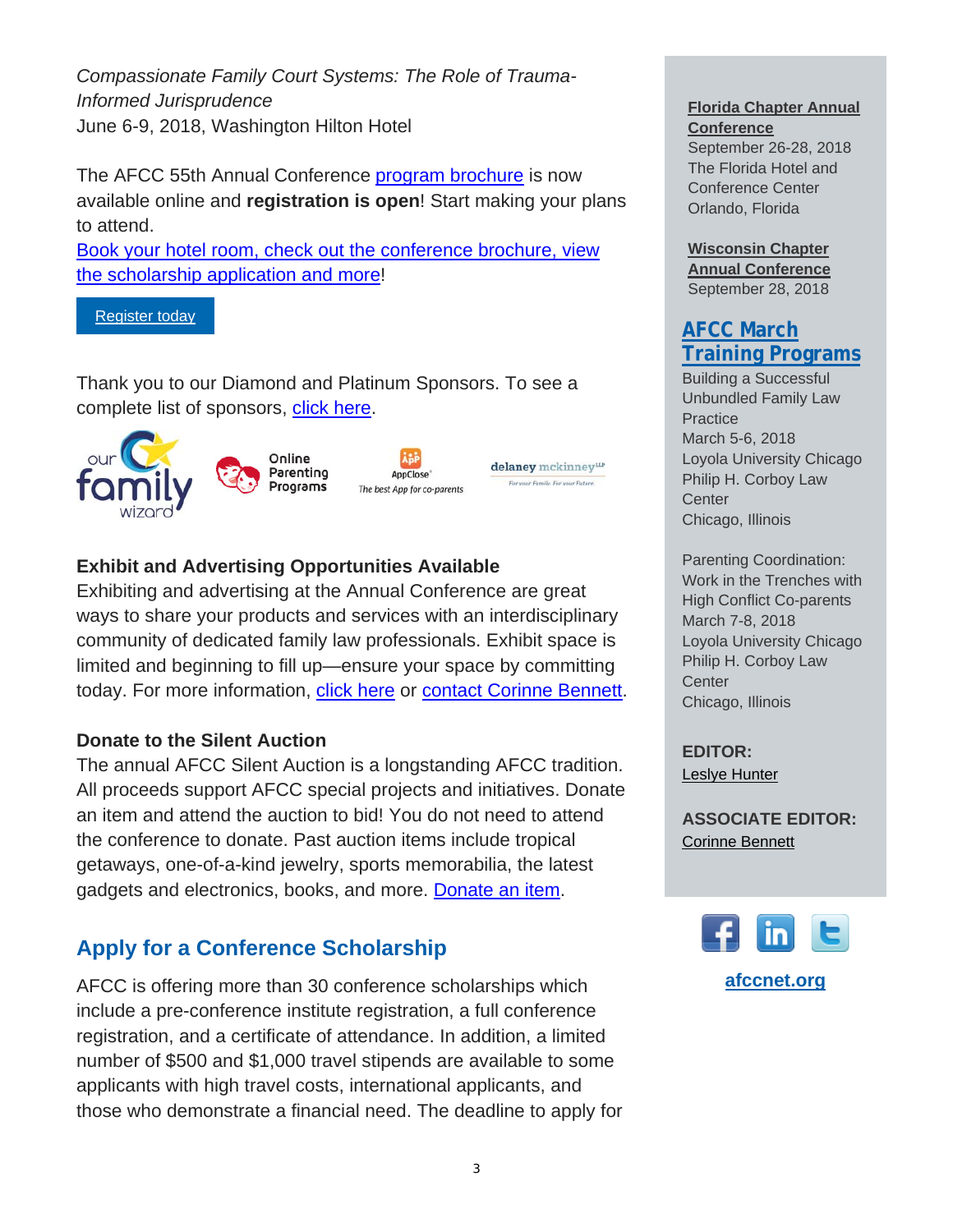a scholarship is **March 9, 2018**. Recipients will be notified mid-tolate March.

Apply now

# **Ask the Experts: Ten Tips to Reducing Stress**

*Leslie Todd, LCSW, ACSW* 

It is widely acknowledged that family law issues can be extremely stressful for the parties involved. The family law professionals who are engaged in these cases can experience significant stress, as well. Here are some suggestions for professionals to help them manage that stress.

Read more

## **Donate to the AFCC Scholarship Fund**

Help your colleagues attend AFCC conferences by giving to the AFCC Scholarship Fund. AFCC scholarship recipients increase our diversity by bringing professionals from different backgrounds, representing the many disciplines we represent as an organization. The annual appeal letter was recently mailed to all AFCC members. Will you contribute to allow a hardworking professional like yourself attend an AFCC conference?

**Donate Today** 

## **Early-to-Mid-Career Initiative**

Have you heard about AFCC's Early-to-mid-career (E2M) initiative? Last year's fellows Kristin Doeberl and Liana Shelby formed the networking group prior to the 54th Annual Conference in Boston. Since the conference, current fellows Robin Timme and Daniel Nau (with the help of Liana and Kristin) have picked up the baton and have made progress on the E2M group. We currently have a E2M Facebook group, a monthly newsletter, a webinar series, and upcoming events at the 55th Annual Conference. If you would like to be added to the mailing list, please email Corinne Bennett, AFCC Program Coordinator.

Read more about E2M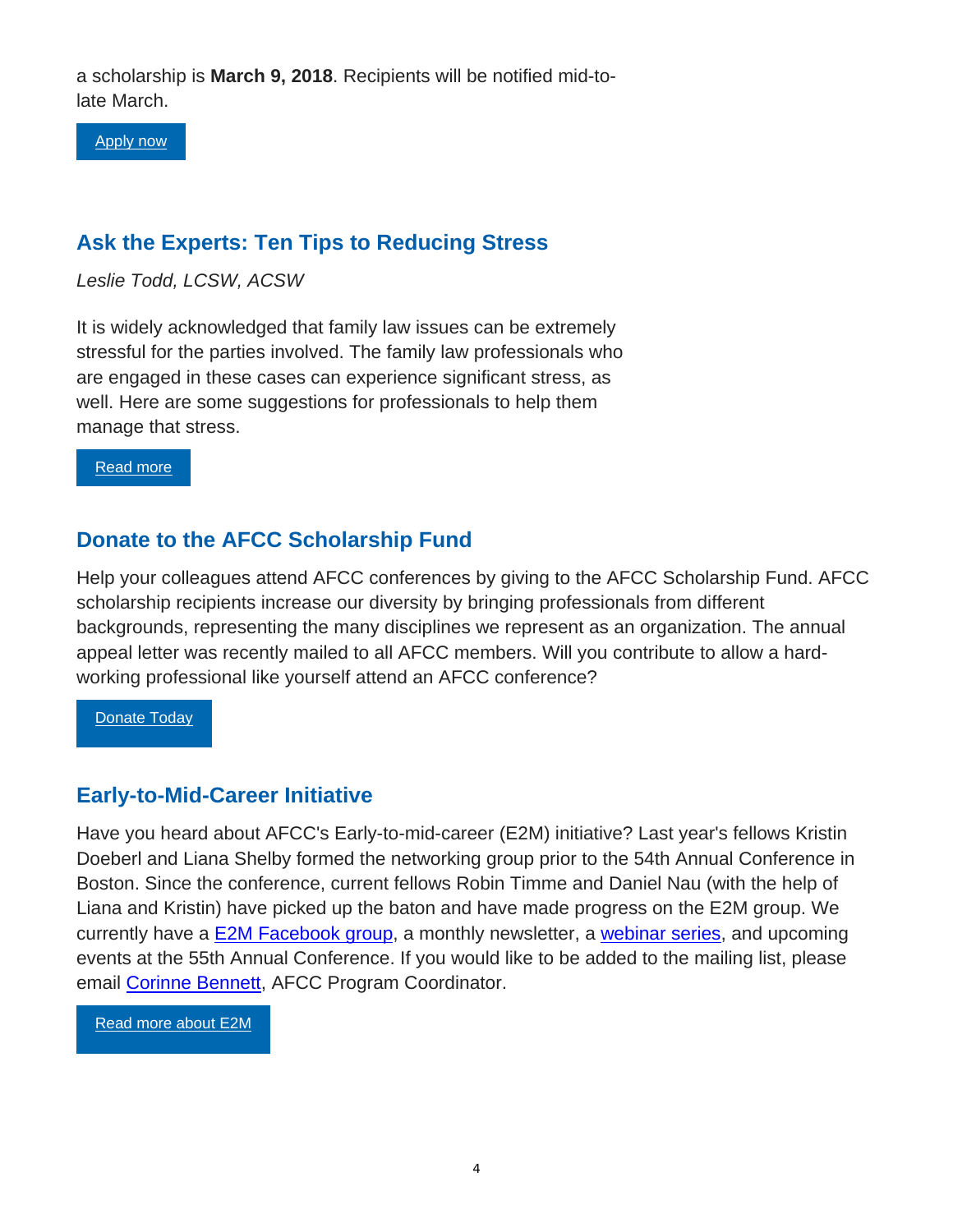# **AFCC Webinar Corner**



Register now for next month's webinar: **New Research on LGBTQ Parenting** Todd Brower, JD, LLM February 13, 2018 1:00pm Eastern



If you missed this month's webinar, *Potential Impact of Implicit and Cognitive Bias*, members may access the recording for free through the Member Center of the AFCC website.

#### **Introducing AFCC E2M Webinar Series!**

Join AFCC E2M (early-to-mid career professionals) webinar:

#### **Work/Life Balance**

Annette T. Burns, JD March 7, 2018 1:00-2:00pm Eastern Time Registration is now open!

This webinar is geared towards the E2M crowd and is free to AFCC members. Please register to participate!

# **AFCC Award Nominations**

AFCC awards acknowledge many important contributions made by individuals and organizations to enhance the lives of children and families involved in family courts. Your nominations help recognize and bring attention to these accomplishments.

**Nominations for the following awards, to be presented at the AFCC Annual Conference in Washington, D.C., will be accepted online through March 15, 2018**:

**John E. VanDuzer Distinguished Service Award** recognizes outstanding contributions and/or achievements by AFCC members;

**Stanley Cohen Research Award**, sponsored by the Oregon Family Institute, recognizes outstanding research and/or achievements in the field of family and divorce; and

**Irwin Cantor Innovative Program Award** recognizes innovation in court-connected or courtrelated programs created by AFCC members.

Submit a nomination online, see past recipients, learn more about the awards and criteria.

## **AFCC Chapter News**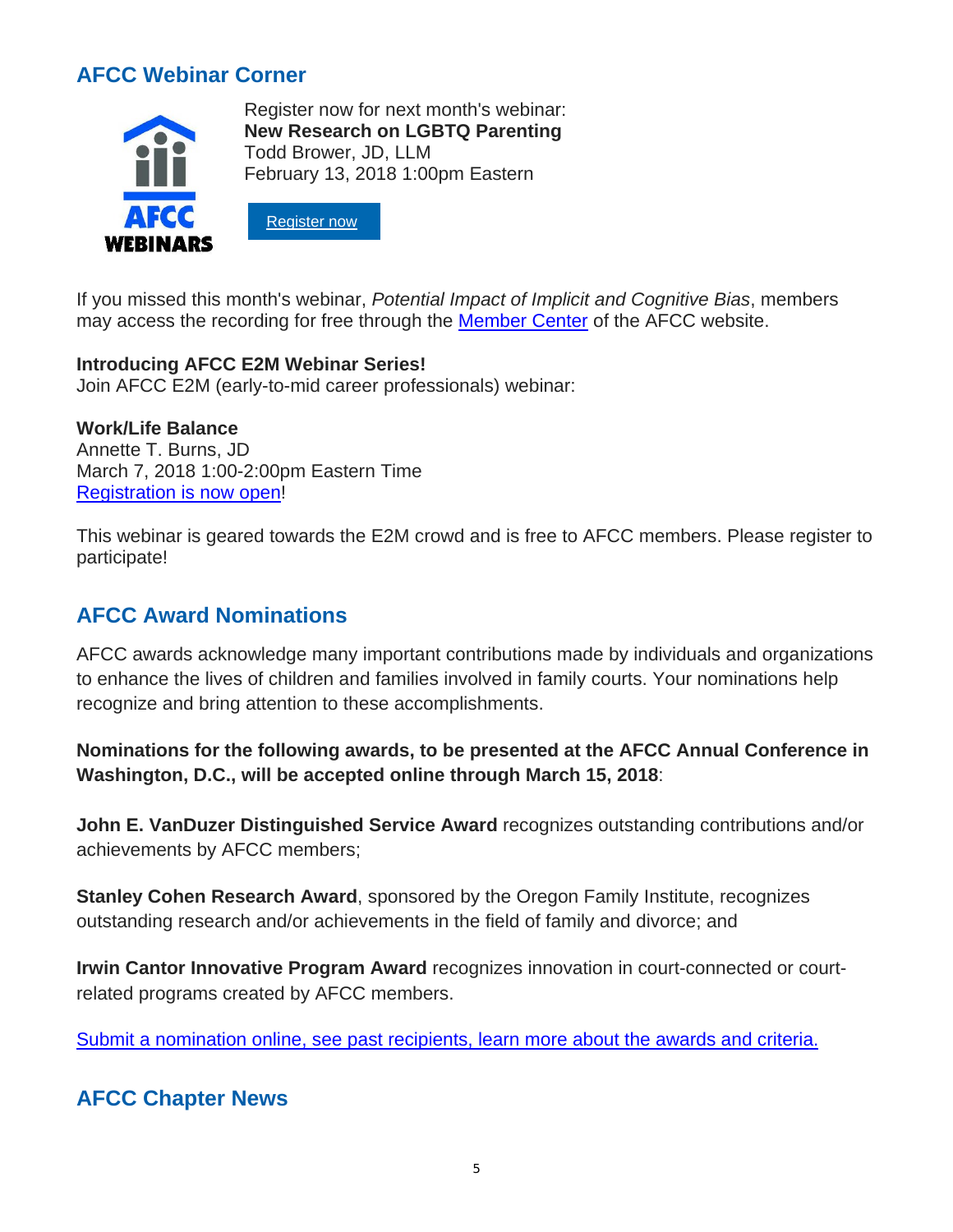

 Meet Debra Weaver, President of the **Florida Chapter**

Read more

#### Meet Natalie Synder, President of the **Indiana Chapter**





Meet Beth Fawver McCormack, President of the **Illinois** Chapter

Read more

# **AFCC 13th Symposium on Child Custody Call for Proposals**

*Guidelines and Standards and Rules, Oh My!*  November 8-10, 2018 Denver, Colorado

The AFCC Conference Committee is seeking proposals for 90-minute workshop sessions. Share your work with the interdisciplinary community of family law professionals who attend AFCC conferences. Proposals must be received using the online form by May 7. The program brochure and online registration will be available July 2018. View the call for proposals. Submit online.

# *Family Court Review* **Seeks Social Science Editor**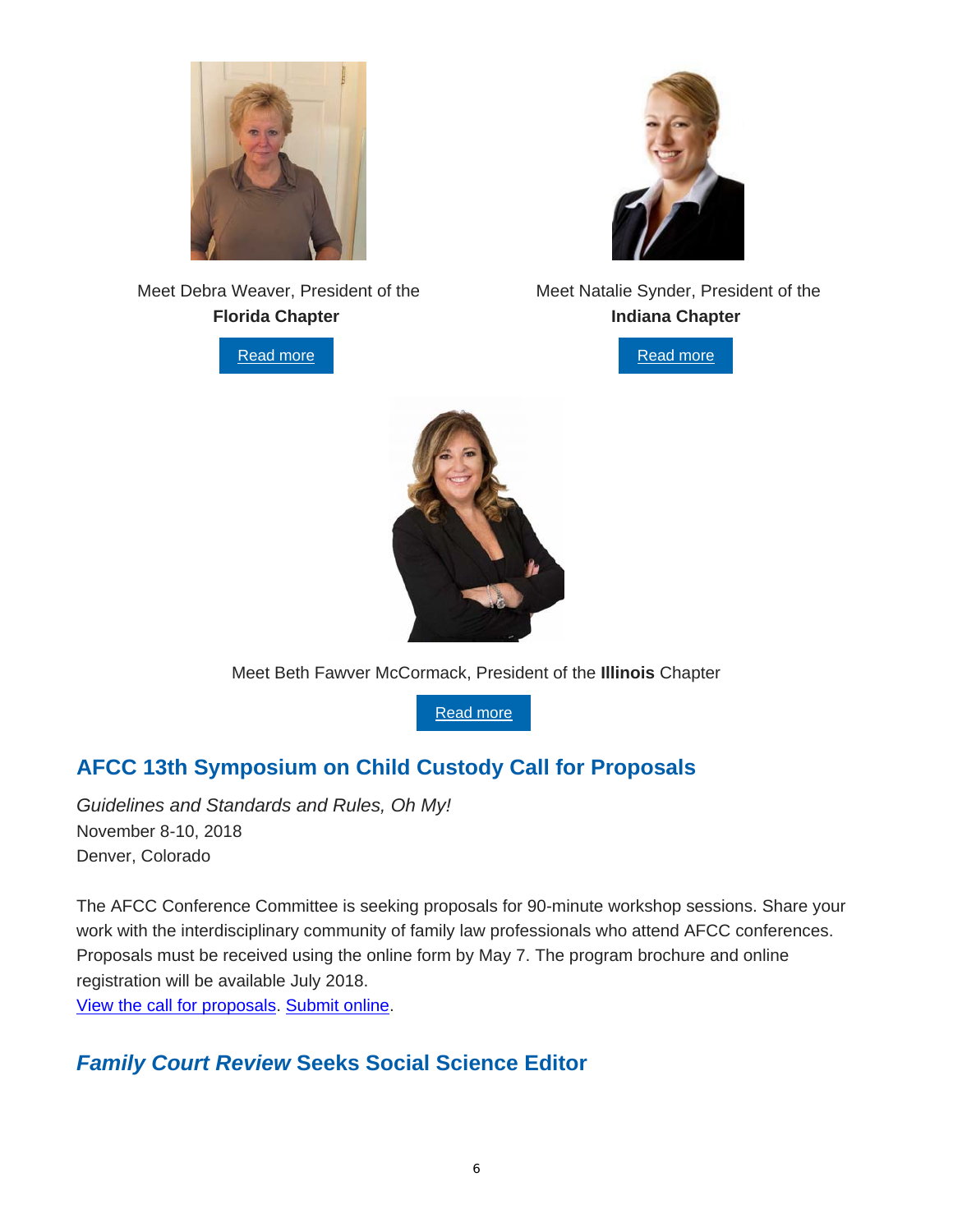Family Court Review (FCR), the quarterly academic and research journal of AFCC, is seeking a Social Science Editor. AFCC is an interdisciplinary and international association of judges, lawyers, mediators, mental health professionals, social scientists, court administrators, educators and others concerned with promoting constructive methods of family conflict resolution. FCR is an interdisciplinary journal prepared for publication at Hofstra University Law School by a student editorial staff, working under the supervision of the FCR Faculty Administrative Editor. The Social Science Editor will be responsible to and work closely with the Faculty Administrative Editor and the Editor in Chief. He or she will work with the Editorial Board and student staff of FCR to promote the interdisciplinary mission of FCR and AFCC. The deadline for submitting an application is February 28, 2018. If you are interested in a copy of the Call for Applications, please email Peter Salem, AFCC Executive Director, at psalem@afccnet.org.

> **Association of Family and Conciliation Courts (AFCC)** 6525 Grand Teton Plaza, Madison, WI 53719 (608) 664-3750

> > Unsubscribe

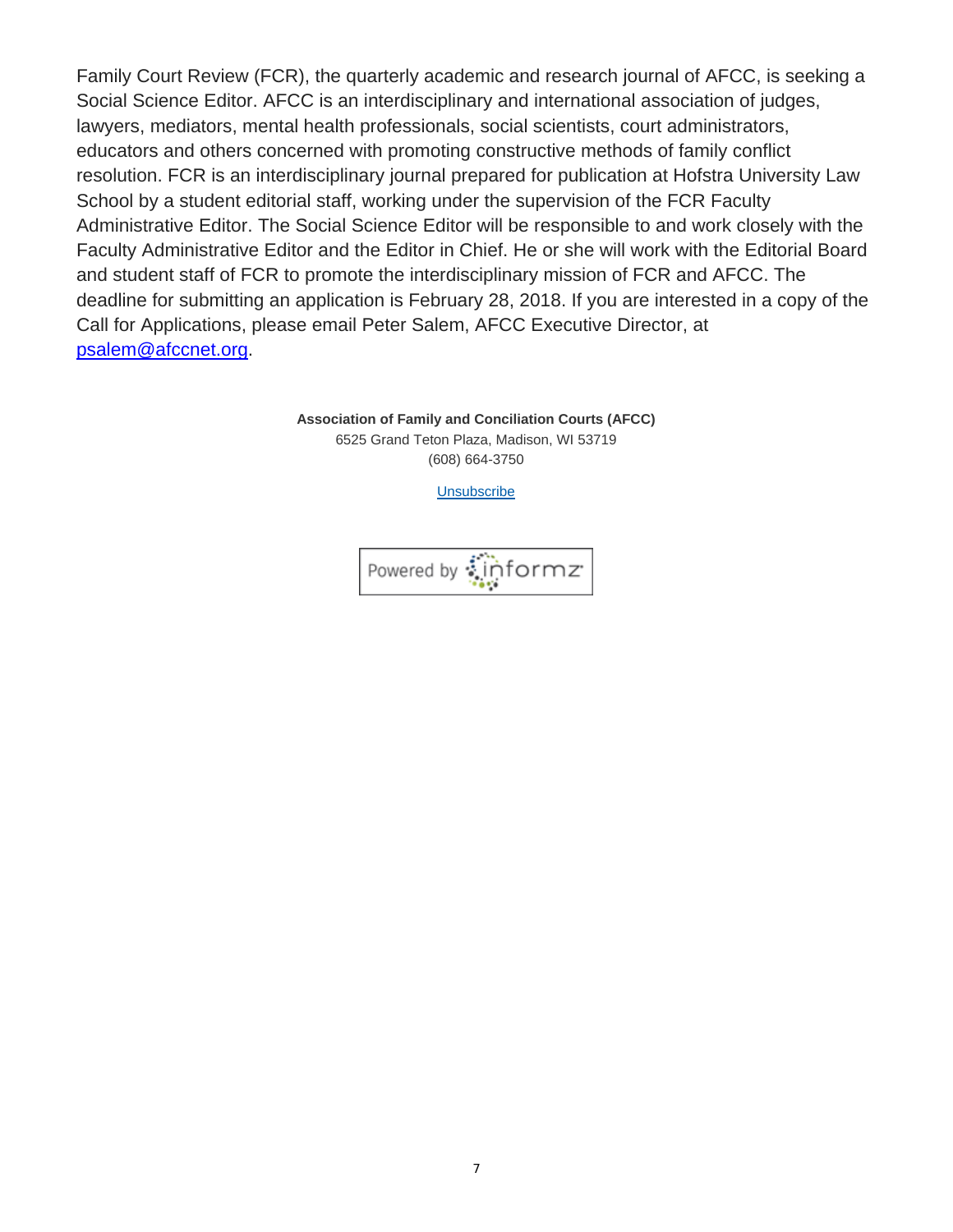



VOL. 13 NO. 1 JANUARY 2018



**President's Message** *Annette T. Burns, JD Phoenix, Arizona*

One thing regular AFCC conference-goers have in common is hotel rooms. And flights, and road-warrior status. There's something innately satisfying about getting to your destination and knowing: I just navigated two (or more) airports, long lines, cold coffee, questionable food, cancelled flights, missed connections, uncomfortable seats, smelly cabs, drafty hallways, and sore feet, and once again, I survived. No wonder the hotel lobby bars are usually full of happy travelers celebrating their most recent triumph over travel. The real reward is, of course, meeting up with colleagues and getting the exceptional information offered in AFCC workshops and plenaries, but sometimes just putting the key card in that hotel room door at the end of a travel day feels like a reward in itself.

We can only imagine how much more travel hassle is involved when it's travel abroad. AFCC has a vigorous contingent of European, Canadian, Australian, and other attendees from outside of the United States at every conference. On top of all the challenging things I've already listed about travel, you can add, for our friends from abroad, dealing with Customs and enhanced security lines, more layovers, language barriers, significant time changes, and jet lag. AFCC members gain an incredible amount of information from our international colleagues and presenters, and we are especially grateful for their efforts.

AFCC is going abroad soon, as Executive Director Peter Salem and I travel first to the nation of Malta, and then to London and Windsor, to meet with many, many friends of AFCC who are similarly concerned with how best to help families. The International Commission on Couple and Family Relations (ICCFR) is holding a three-day conference in Malta in February to discuss Couple Relationships in the 21st Century, and AFCC will be there to learn new ways to serve. In London, AFCC will partner with the Nuffield Foundation to bring together policy makers, the judiciary and practitioners from across Europe for a one-day conference to discuss key developments which can improve the resolution of family law disputes. And at Windsor Castle, AFCC is partnering with Relate, which is the United Kingdom's largest provider of relationship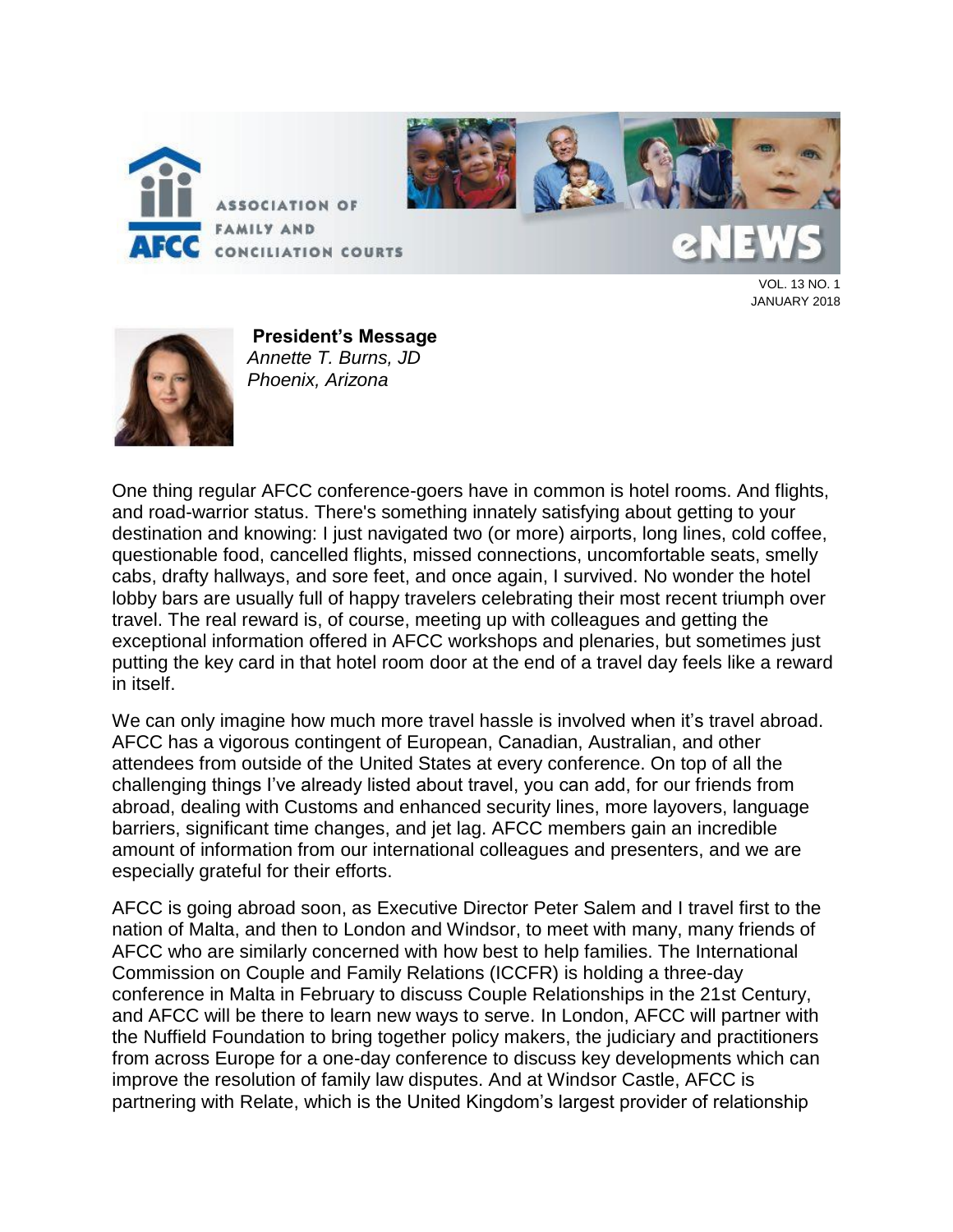support, in sponsoring a consultation (think tank) to examine Modern Families and Modern Family Justice in Europe. We are hoping that this event will result in a report and additional publications and conference presentations on the state of the art in European family justice systems.

At all three of these functions, AFCC will share perspectives on family justice with a broad variety of European policy-makers, practitioners, and others. And while Peter and I expect our share challenges with jet lag, security, customs, layovers, and red-eyes, it seems only fair given the sacrifices our friends from overseas make to get to AFCC conferences on a regular basis.

In a short span of ten days in February, AFCC will further broaden its future internationally by sharing and cooperating with our European counterparts. We look forward to learning from them and developing a broader perspective for AFCC's future.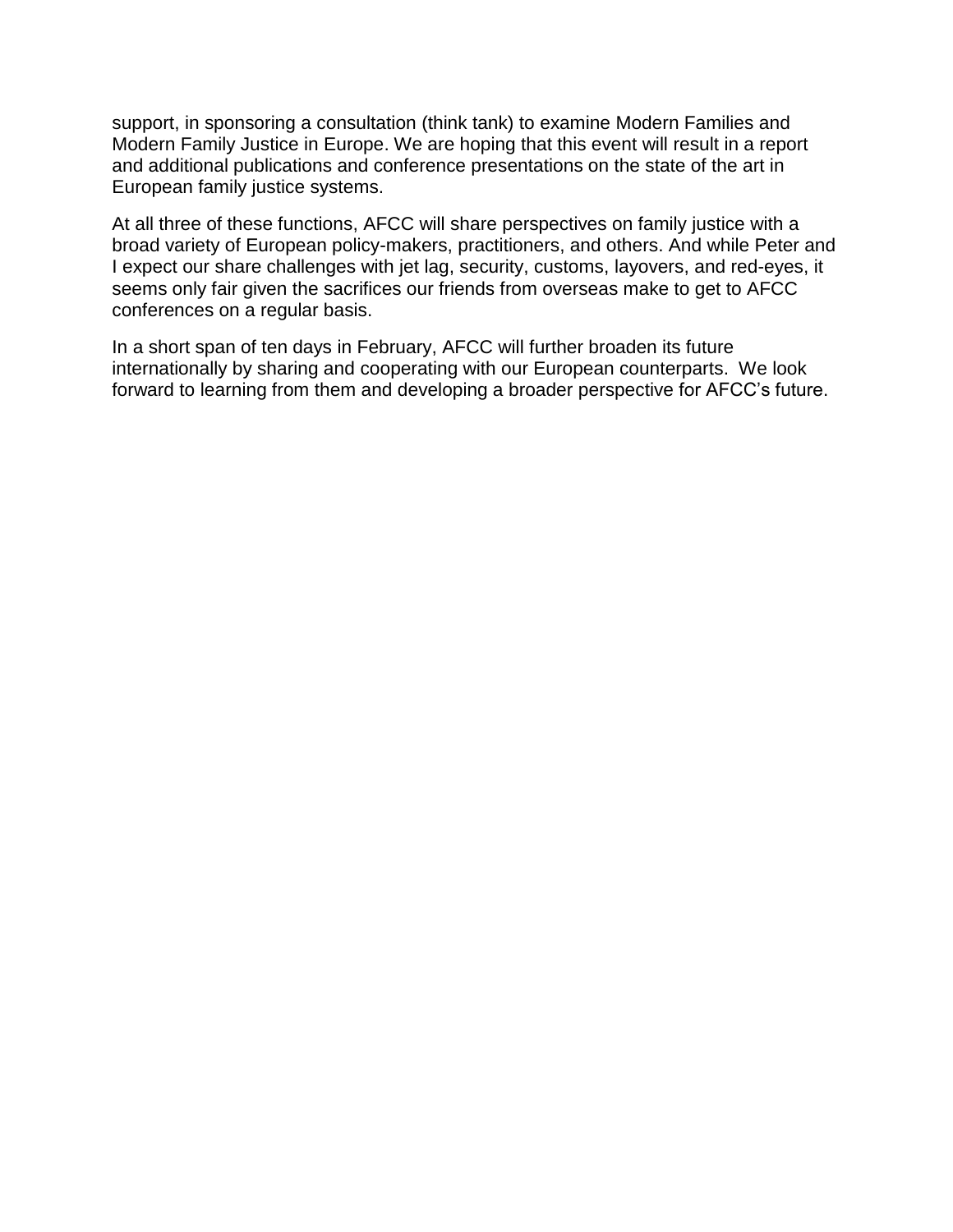

JANUARY 2018

# **Q & A with AFCC Keynote Speaker Shawn C. Marsh**

Dr. Shawn C. Marsh, Director of Judicial Studies and Associate Professor at the University of Nevada, Reno, will present a keynote address, "Towards a Trauma-Responsive System of Justice: Untangling Trauma from Drama", at the AFCC 55th Annual Conference, *Compassionate Family Court Systems: The Role of Trauma-Informed Jurisprudence* in Washington, DC June 8, 2018. He is also the first author of "Preparing for a Trauma Consultation in Your Juvenile and Family Court", produced by the National Council of Juvenile and Family Court Judges (NCJFCJ) and the Office of Juvenile Justice and Delinquency Prevention (OJJDP) and was gracious enough to allow us to catch up with him to ask a few questions.

## **Q: Your keynote title is extremely thought-provoking. Can you tell us a little about the differences between trauma and drama, and where toxic stress fits into this equation? Is the word "trauma" overused?**

I crafted the title to acknowledge a tension we are seeing in courts and to grab the attention of participants – so I'm glad it seems to be working! For this talk, I'm specifically interested in exploring the challenge justice professionals face when trying to appropriately contextualize and respond to *behaviors* versus *behaviors associated with traumatic experiences.* The trauma-informed movement in the justice system is providing frameworks and strategies to tackle this challenge, and I do think we are seeing improvements in practice and outcomes as a result. However, I also think an unintended consequence of this movement is the word "trauma" does tend to become overused and often lacks shared meaning across stakeholders. This can be problematic in that words matter: every negative experience is *not* traumatic; rather, stress tends to operate on a continuum. Further, not all challenging behaviors are a result of potentially traumatic experiences, and not all potentially traumatic experiences result in challenging behaviors. Helping courts and allied systems untangle the complexities of these issues – i.e., the "trauma from the drama" – remains an important part of the trauma-informed court movement.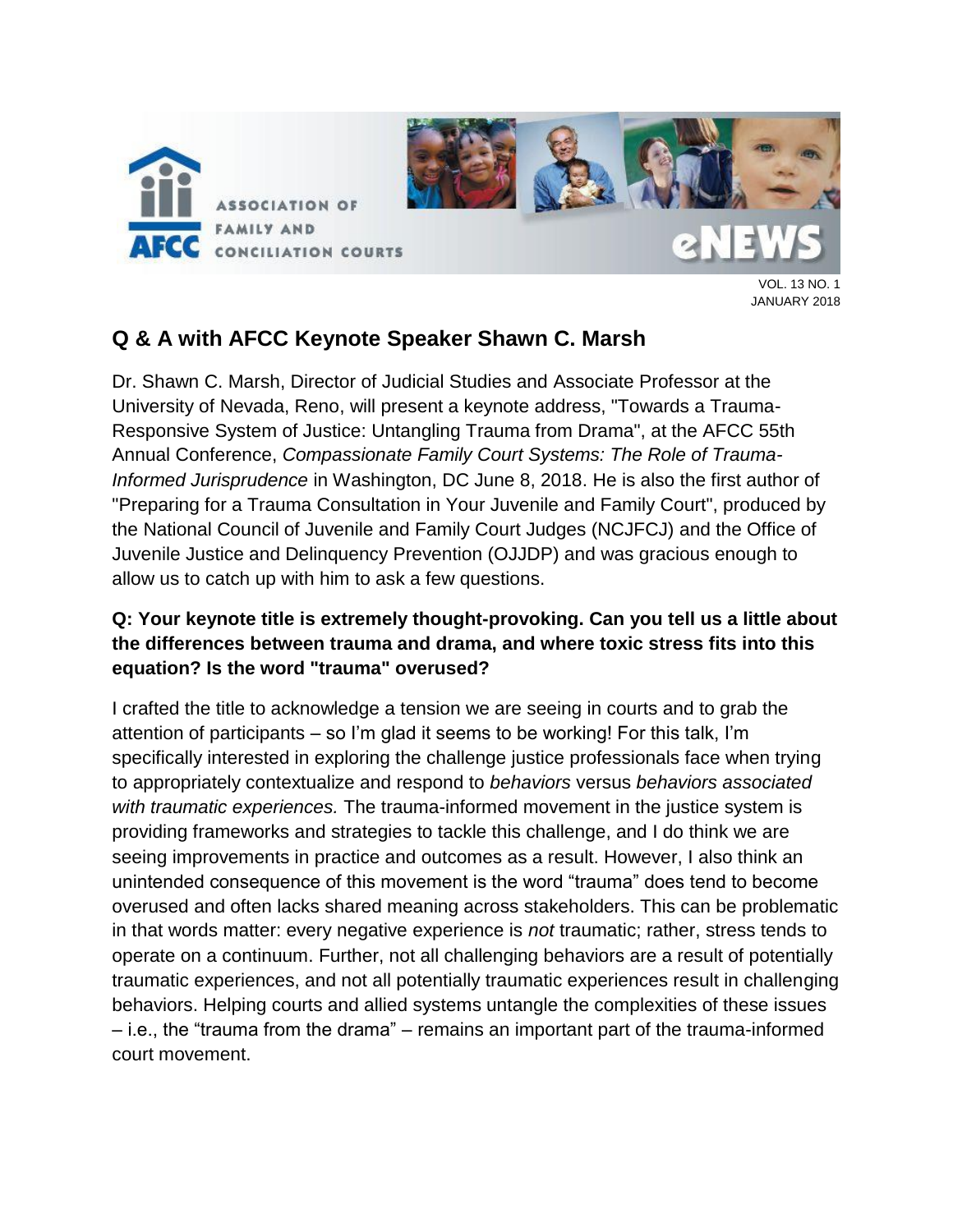## **Q: Is the meaning of trauma changing? Are we seeing different forms or gradations of trauma, perhaps necessitating a redefinition?**

One should expect that the definition of a term or concept like "trauma" will likely change over time and with advances in our scientific fund of knowledge. For example, how we think about traumatic stress reactions in the context of combat is substantially different today than during the Civil War. What I do think will remain relatively consistent is that there can be different types and degrees of stress, adversity, trauma, etc. Many people find it helpful to think of stress as operating on a continuum from something like "helpful to harmful." Although this is somewhat oversimplified for reasons I hope to cover in my keynote, I think it does serve as as a useful heuristic on which to base ongoing dialogue. One important component of this dialogue is where, how, and even if to fit a diagnosis such as Posttraumatic Stress Disorder.

## **Q: Are trauma-informed practice and a trauma-responsive system of justice different? How do they work together?**

I view them as being very similar, and organizations such as the National Centers for Child Traumatic Stress have done wonderful work identifying the elements of what it means to be "trauma-informed" at various levels of ecology. I will say some people do prefer the term "responsive" versus "informed" to message a more active versus passive orientation to the work, but I think the basic tenets of care pretty much remain the same. From the conceptual framework I tend to use in my work with courts, these conditions of care and healing include ensuring safety, supporting personal agency, and nurturing pro-social support across the domains of environment, practice, policy, and persons – *for both the consumers and administrators of justice*. It also is important to remember that although outcomes of interest are perhaps different across institutions (e.g., hospitals versus courts), each is part of a larger community of healing in which coordination is absolutely critical.

## **Q: How does assessing the source and extent of trauma change the way a case or client is handled?**

It supports matching of need with appropriate services/interventions – which is obviously critical. For example, treating a child for ADHD when she is actually trauma reactive is not likely to get you too far! But, perhaps just as important, it can fundamentally change how actors in a system view and interact with the case/client. For example, moving from "he's aggressive" to "he's scared of a perceived threat" (fight response) can help contextualize sometimes-puzzling or frustrating behavior and allow one to respond more supportively. In many ways, it can lead to a calmer environment that benefits everyone.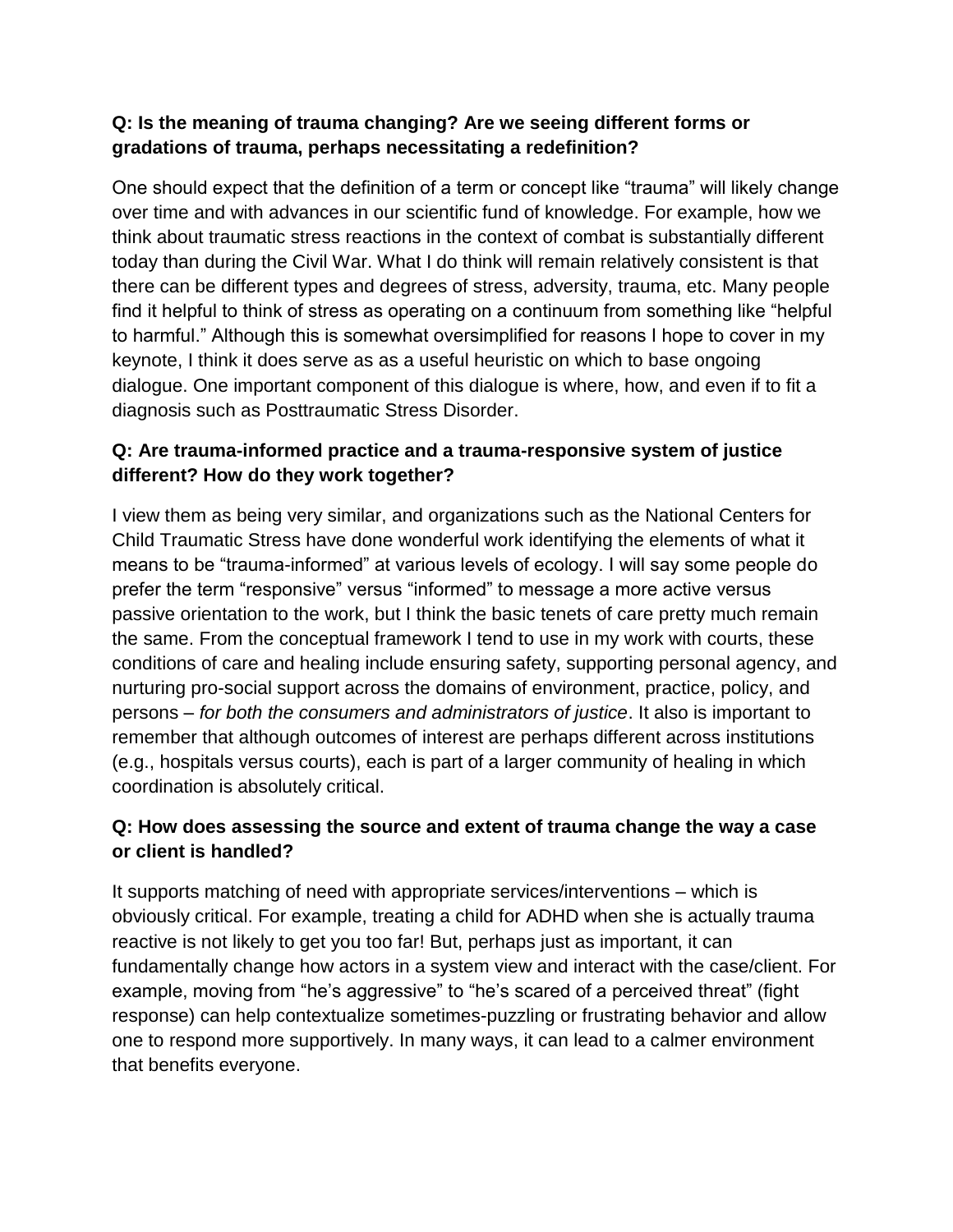## **Q: What is the one thing you hope people will understand about trauma after attending this conference?**

Trauma-responsive systems of justice are ultimately about *people*. And, when done well, it is good for both the consumers *and* administrators of justice. More on that at my talk…!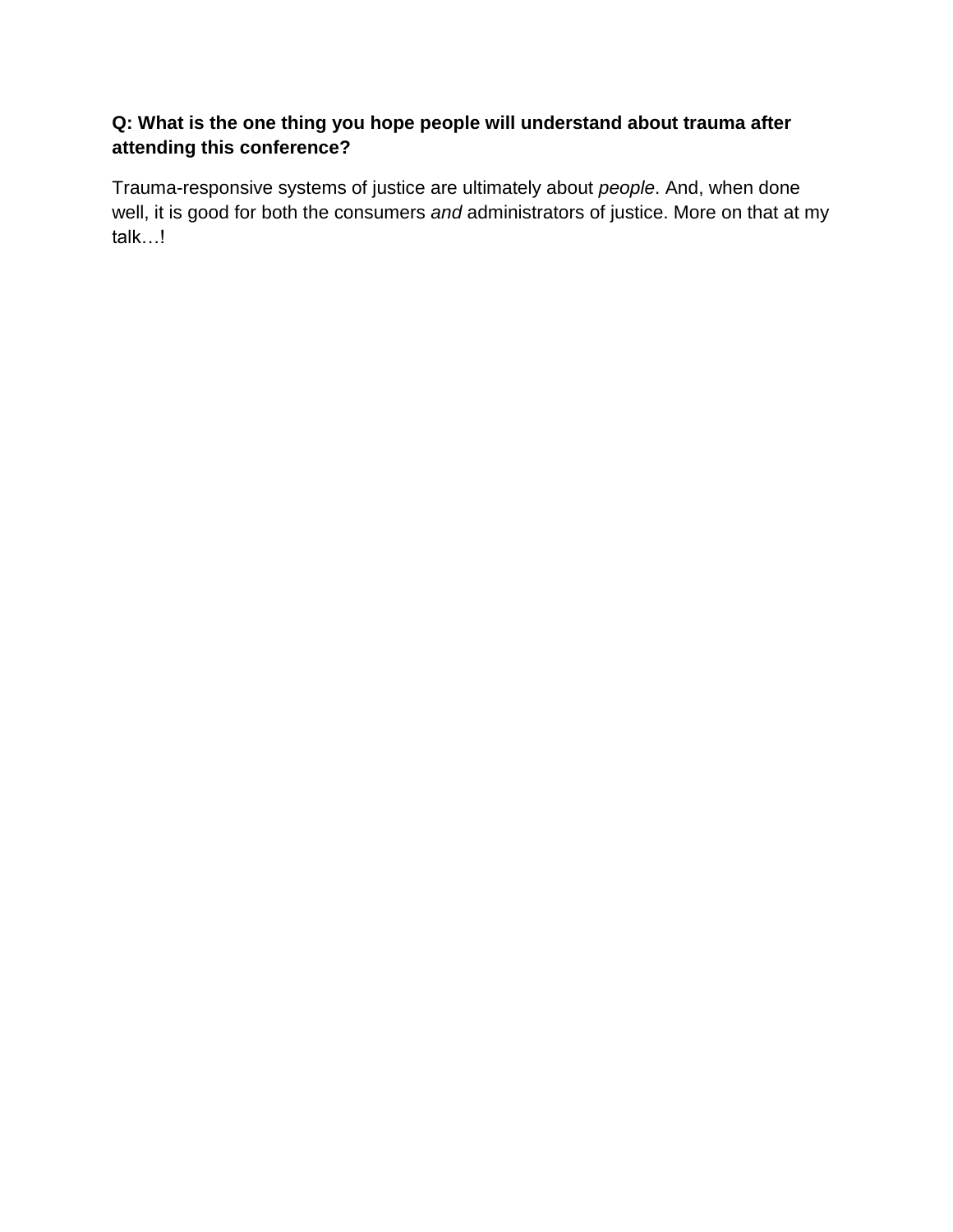

JANUARY 2018

# **Top Ten Tips for Stress Management for Family Law Professionals**

## *Leslie Todd, LCSW, ACSW*

1. Food isn't just fuel; it's medicine, so be mindful what you eat. Don't roll your eyes because you "know" this; pay real attention by writing down everything you eat for a couple days. As a food-loving Louisianan, I don't deny myself much, but I do concentrate on nutrient-dense fruits and veggies to counteract the occasional indulgence.

2. Move around a lot to de-stress and help your body stay efficient and limber. An activity-tracking watch (Garmin, Fitbit, etc.) is a terrific reminder and record-keeper. A friendly competition recorded online is good motivation. Ten thousand steps a day is your minimum. Cardio and weight-training several times a week is essential to stress management. If you exercise more, you can eat more.

3. Speaking of apps: Use them for time management, especially with difficult clients. Tell your clients at the beginning of the meeting that your phone will chime ten minutes before the end of the appointment, as a reminder to wrap it up. This trains the histrionic clients to get to the point, because you WILL end the appointment on time.

4. But apps need limits: so be sure you take tech breaks. Smartphones are addictive; you see the messes your clients get into with them. You need family, friend, and alone time tech-free. "Social networks" are the most anti-social system around.

5. Social time: means REAL face-time. Eat dinner at a real table with no phones and no television. It's a great time to teach your kids how to have real conversations (and to learn what's really going on with them.) Marriages don't survive without actual people being physically and emotionally connected to one another without electronics.

6. So don't put off your vacations. Recreation will refresh your spirit, your body, and your intimate relationships. And you'll find you're sharper at work when you return.

7. Seek mentoring relationships. If you're a newbie, it's one of your best career-building and stress-management tools. If you're a seasoned professional, offering to mentor someone will keep you connected. Losing one's peers is one of the greatest stressors of "mature" professionals.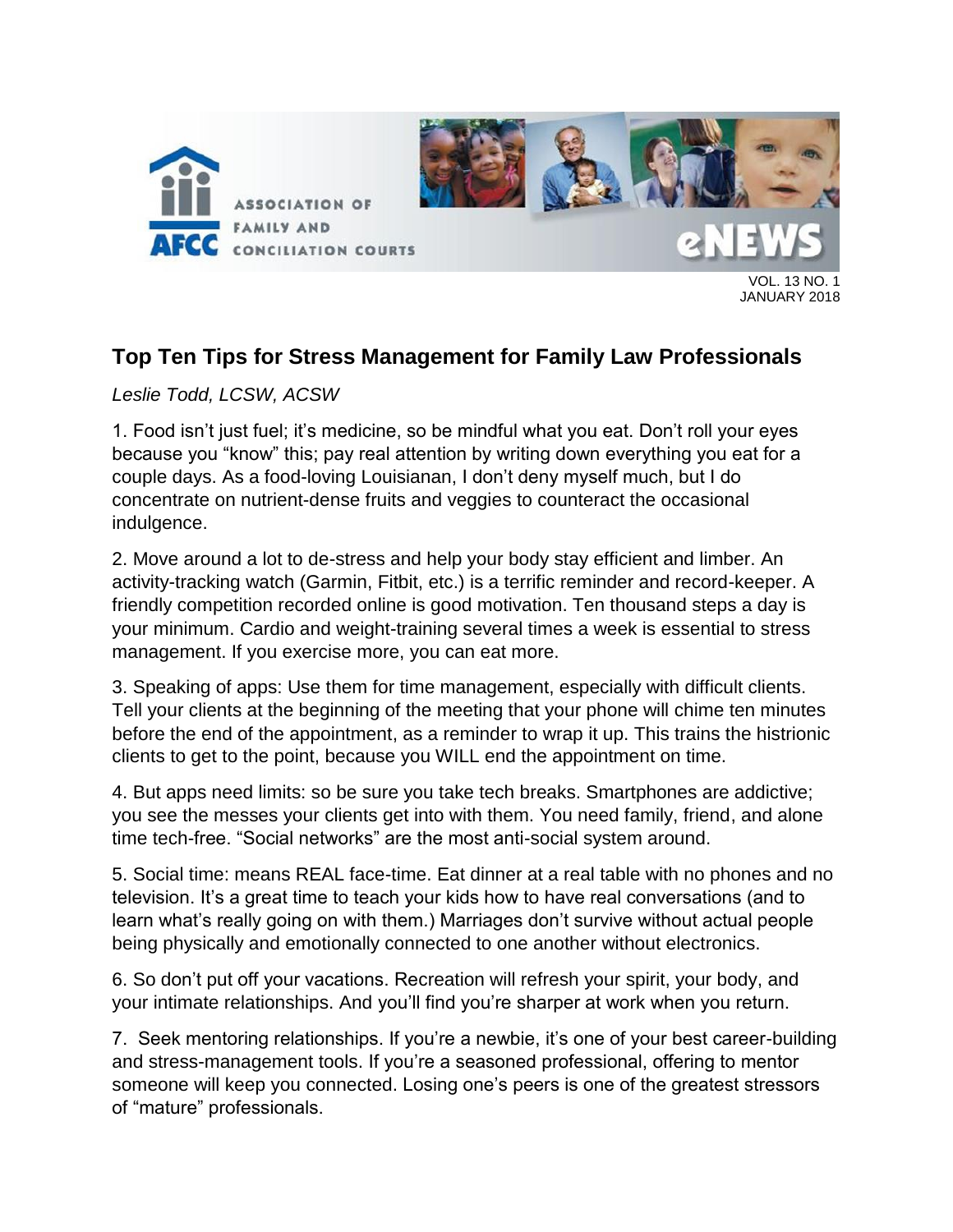8. Your office staff takes care of you while you take care of your clients. Hire carefully and make your expectations very clear. One of those expectations needs to be "NO DRAMA." The staff needs to be competent at their jobs AND treat each other respectfully. If you have staffing problems, deal with them promptly. Your office should be your safe place, not your ground zero.

9. Have a financial plan and stick to it. It's a new year; get your family and professional budgets in order. Financial stress is behind a lot of divorce and substance abuse. Free yourself.

10. Revisit your dreams and goals often. Designing Your Life by Bill Burnett & Dave Evans is a book that requires more than reading. It will ask you to redefine your life. Evaluate your health/love/work/play and take actionable steps to improve the areas you wish. It's especially rewarding to do with a group of friends.

*Leslie Todd, LCSW, ACSW is a mediator, custody evaluator, therapist and parenting coordinator in Baton Rouge, Louisiana. She is a founding member of the AFCC-LA.*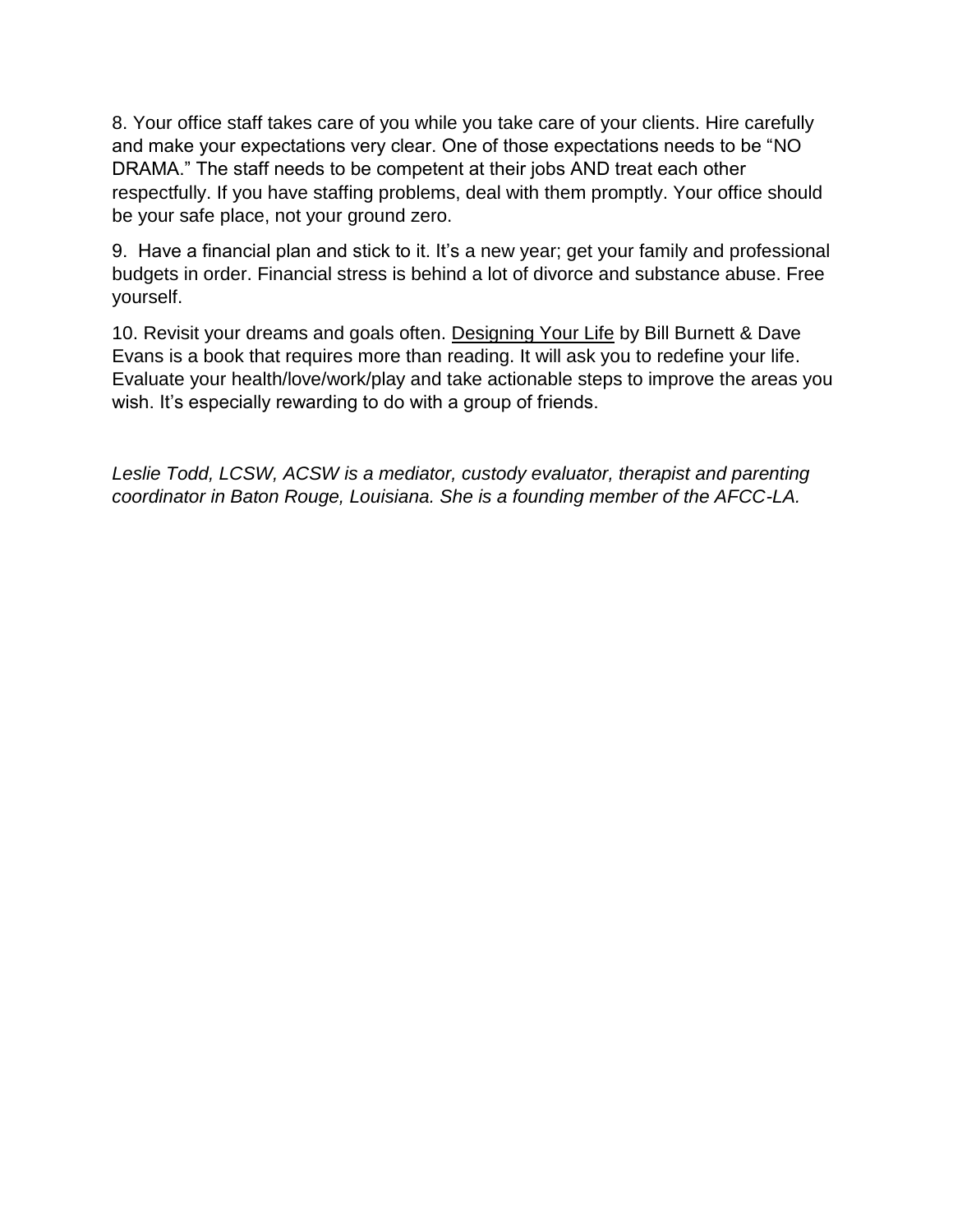

JANUARY 2018

#### **Early-to-Mid-Career Initiative**

Have you heard about AFCC's Early-to-mid-career (E2M) initiative? Last year's fellows Kristin Doeberl and Liana Shelby formed the networking group prior to the 54th Annual Conference in Boston. Kristin and Liana had recruited almost 20 members for the group with the assistance of other senior members and AFCC's Board of Directors. The Boston conference offered an opportunity to meet and mingle with interested E2M members with whom they had been corresponding via email. They were also able to introduce the group to the larger AFCC community and encourage new members to join. Over the course of the four-day conference, E2M held several events.

#### **E2M Buttons**

You may have seen people walking around with "Ask me about E2M" buttons. All Board members, as well as the majority of E2M members, wore the buttons to identify themselves as someone to ask about the group.

#### **Luncheon Table**

Two tables were reserved near the front of the stage for E2M members and had a great turnout, including new prospective members.

#### **Dine-Around**

On Thursday night, a great group (including more new, prospective members!) joined Kristin and Liana for dinner at Sonsie on Newbury Street. It was a really nice opportunity to get to know each other, and to learn more about each E2M member's work, interests, and professional experiences.

#### **Meeting**

There was also a meeting on Friday morning at 7:15 am, with nearly 20 people in attendance! Everyone introduced themselves, shared their reasons for wanting to join the group, and spoke about what they hoped to get out of the E2M group.

Since the conference, current fellows Robin Timme and Daniel Nau (with the help of Liana and Kristin) have picked up the baton and have made progress on the E2M group. We currently have a [E2M Facebook group,](https://www.facebook.com/groups/afcce2m/) a monthly newsletter, a [webinar](http://www.afccnet.org/Conferences-Training/Webinars/ctl/ViewConference/ConferenceID/252/mid/772)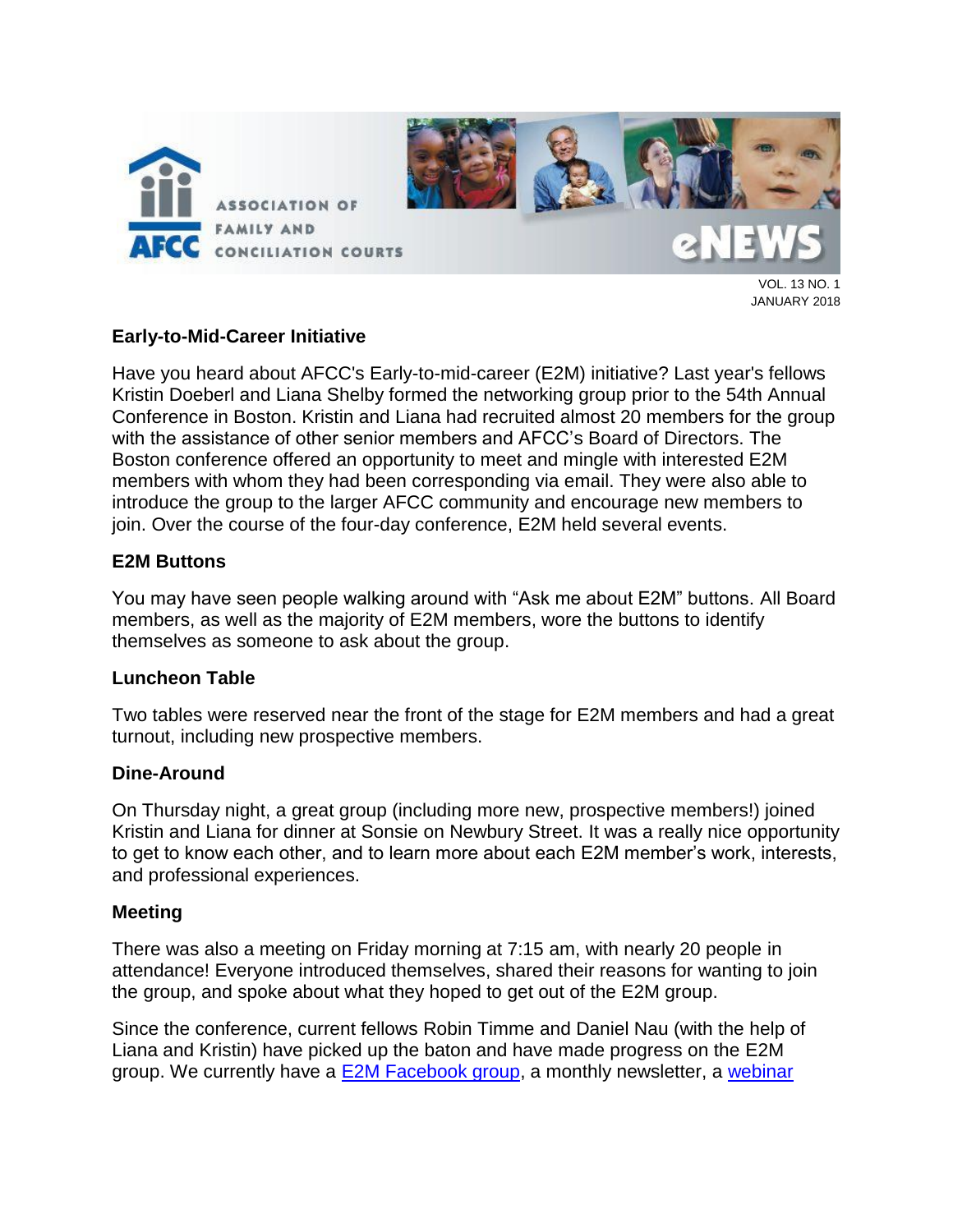[series,](http://www.afccnet.org/Conferences-Training/Webinars/ctl/ViewConference/ConferenceID/252/mid/772) and upcoming events at the 55th Annual Conference. If you would like to be added to the mailing list, please email [Corinne Bennett,](mailto:cbennett@afccnet.org) AFCC Program Coordinator.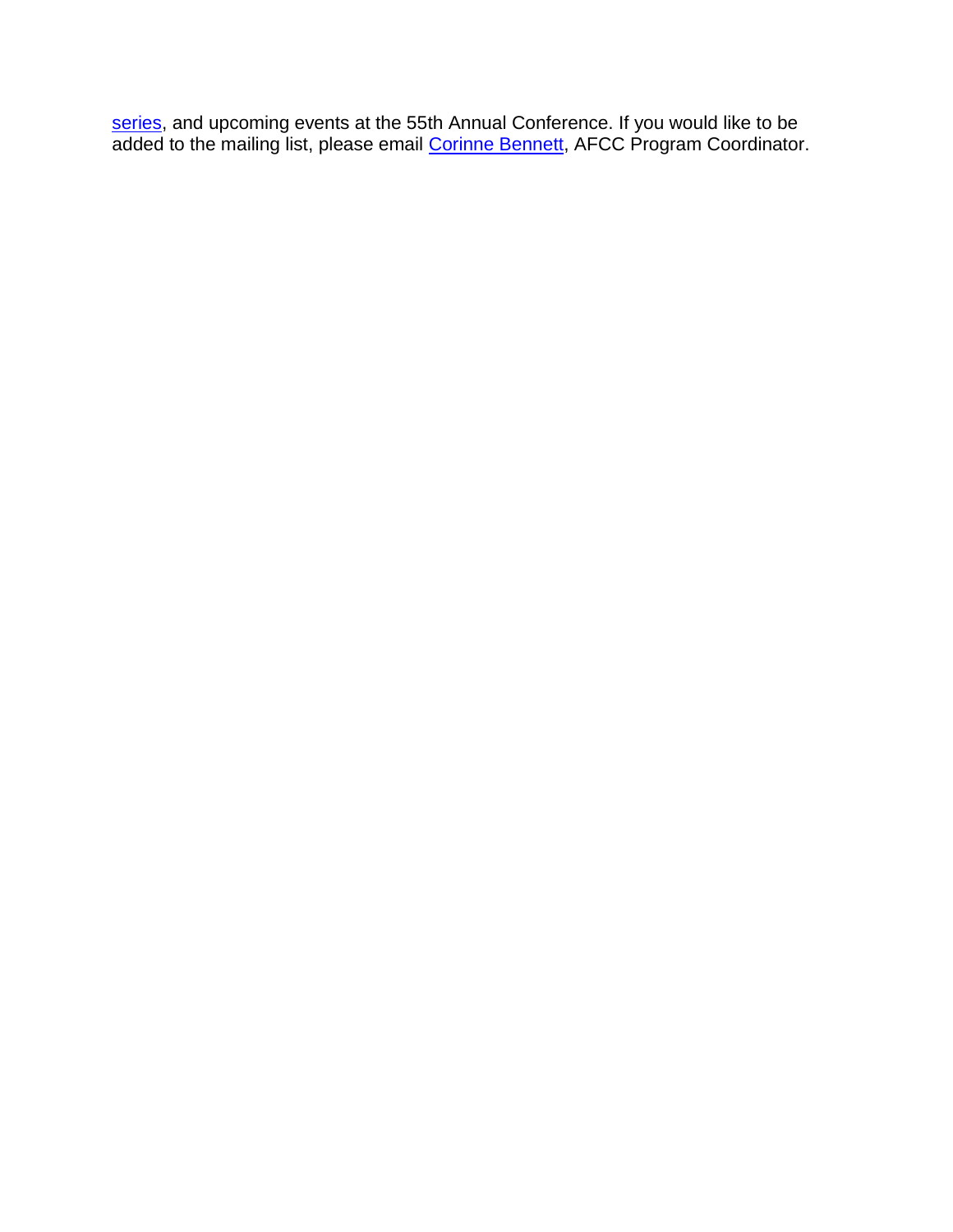

VOL. 13 NO. 1 JANUARY 2018



**Meet Beth Fawver McCormack, President of the Illinois Chapter**

Beth F. McCormack practices exclusively in family law matters, with experience in complex litigation, as well as mediation and collaborative law. The philosophy under which Ms. McCormack practices is founded on compassion and empathy. She sees it as her responsibility to be aware of her clients' needs, seeking the most appropriate solution for each individual.

Litigation is always a viable option; however, negotiating a fair and reasonable settlement is often the less stressful and most-cost effective solution. In order to better serve her client's needs, Beth became a Collaborative Law Fellow with the Collaborative Law Institute of Illinois.

Ms. McCormack has been named a Super Lawyer by her peers and takes great pride in that she believes strongly in the importance of attorneys working collaboratively to create the best outcome for their clients. She has also been named Top 50 Women Super Lawyer and Top 100 Super Lawyer.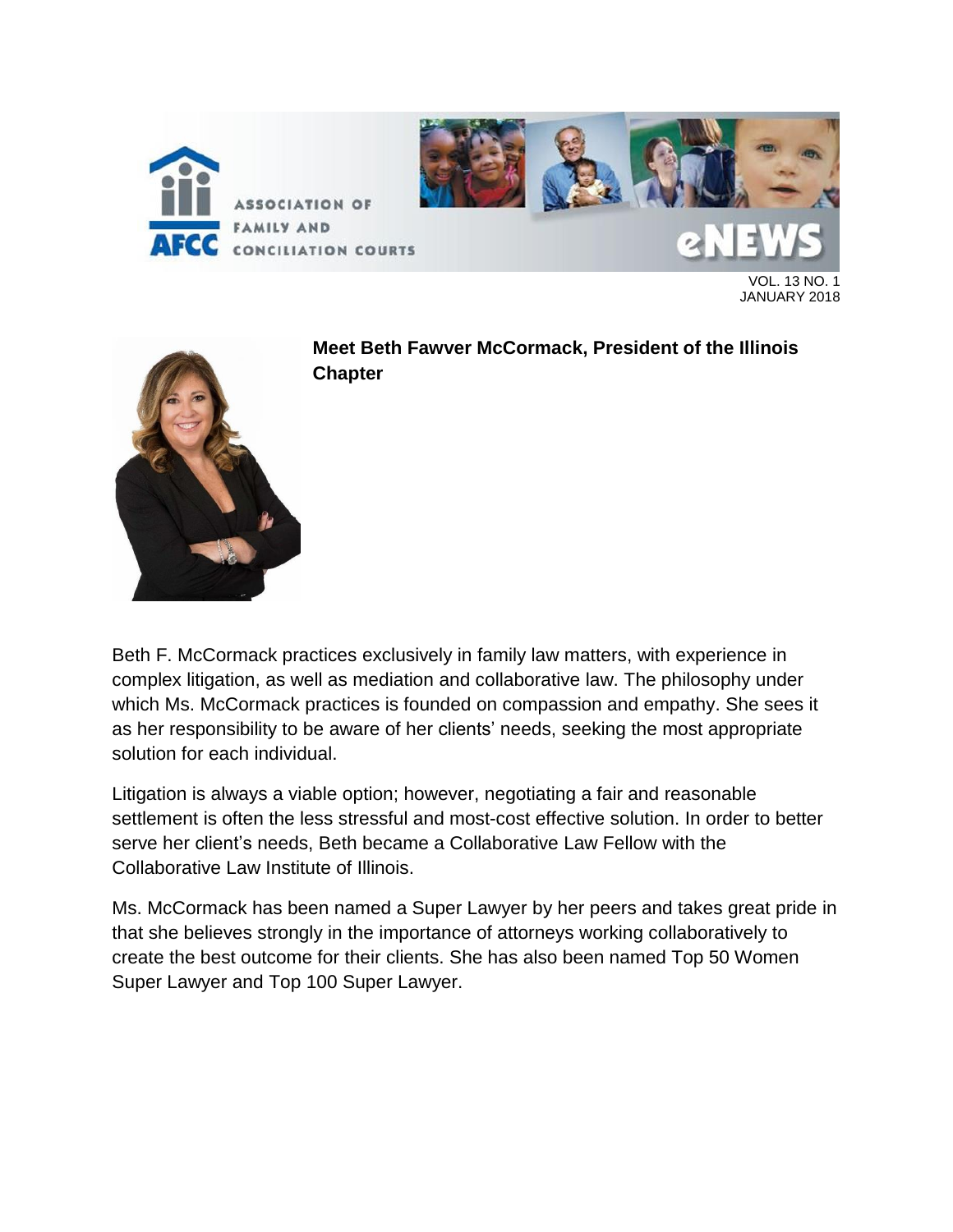

VOL. 13 NO. 1 JANUARY 2018



#### **Meet Natalie Snyder, President of the Indiana Chapter**

Natalie Snyder is a Certified Family Law Specialist certified by the Family Law Certification Board. She is also a trained collaborative lawyer, a trained parenting coordinator, and has been named a Super Lawyer for Family Law in Indianapolis Monthly magazine. She has lectured and written on various family law issues and represented medical, legal, accounting, financial, closely held business owners, family farms, executives, and other professionals and spouses. In addition to complex legal divisions of assets and debts, Natalie has specialized in developing unique custody and parenting time plans to meet the needs of her individual clients. Natalie is a board member of the Indianapolis Bar Association, and she is the past Chair of the Family Law Section of the Indianapolis Bar Association. Natalie is an Indianapolis Bar Foundation Distinguished Fellow and was a member of the Foundation's Grant Committee in 2012.

Natalie resides with her husband and daughter in Cicero, Indiana. Natalie has concentrated her practice in legal matters related to relationship transitions including matrimonial and family law, high conflict family resolutions, paternity, cohabitation agreements, premarital and postnuptial agreements, child custody, relocation, parenting time, support, and interstate disputes and modifications. Natalie has specialized in the peacemaking process of alternative dispute resolution through collaborative law, mediation, parenting coordination, and other closed processes for counseling and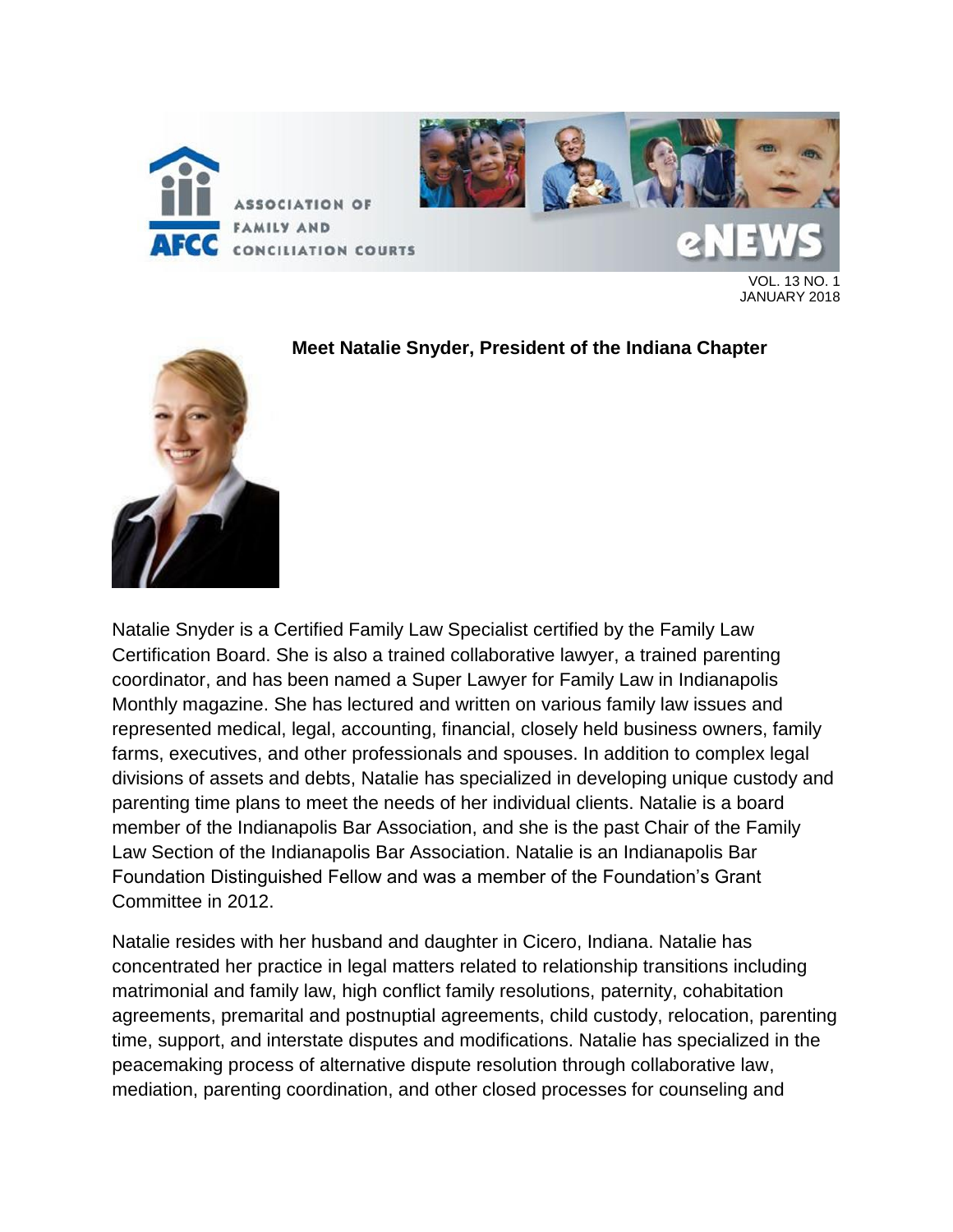evaluations, including specializing in high conflict parents, personality disorders, and addictions in families. Natalie understands the lifelong consequences of conflict on children and helps to resolve matters through peacekeeping processes, when possible, and litigation when not possible.